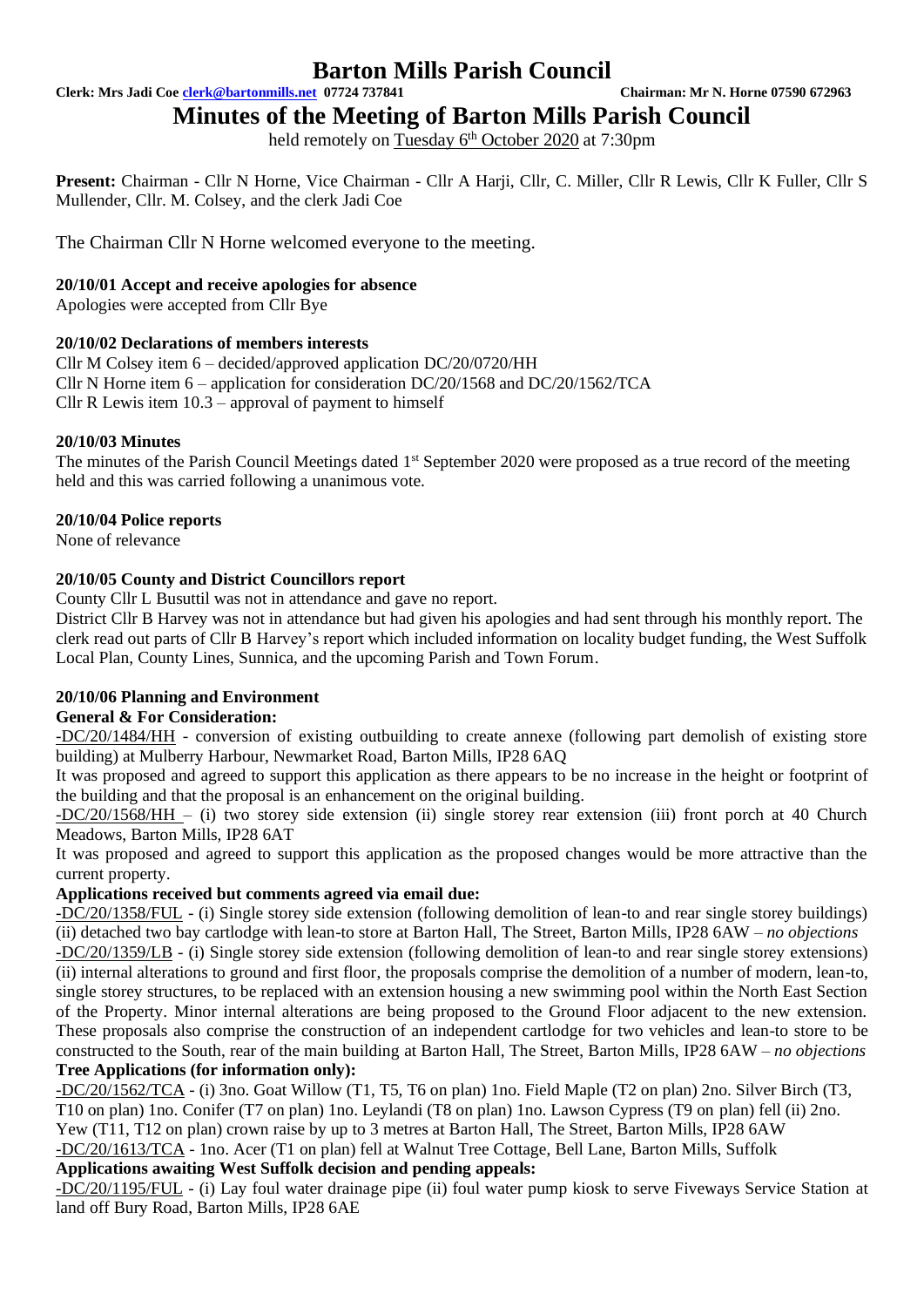#### **Clerk: Mrs Jadi Coe [clerk@bartonmills.net](mailto:clerk@bartonmills.net) 07724 737841 Chairman: Mr N. Horne 07590 672963**

-DC/19/2448/LB – Listed building consent for s subdivision of existing unit to create 2 self-contained flats and orangery on west elevation, at The Manor, Newmarket Road, Barton Mills, IP28 6BL

-DC/19/2447/FUL – Planning application, orangery on west elevation, at The Manor, Newmarket Road, Barton Mills, IP28 6BL

#### **Decided/approved (for information only):**

-DC/20/0720/HH **-** (i) dropped kerb (ii) change front garden to block paved driveway at 31 Church Meadow, Barton Mills, IP28 6AR *– approved 6th July 2020*

-DC/20/0740/FUL – 1 dwelling at The Old Maltings, The Street, Barton Mills, IP28 6AA – *refused on 30th July 2020* -DC/20/1216/HH -1no. front porch at 10 Bell Lane, Barton Mills, IP28 6AJ – *approved 18th September 2020*

#### **Proposed planning application, Church Meadows**

A request from a resident to discuss proposed planning application had been received but as the application has now been submitted to West Suffolk Council comments have been made on the official West Suffolk application.

### **Other Planning matters**

#### DC/19/1542/TCA

Cllr N Horne reported he had been asked by the applicant of DC/19/1542/TCA why he has heard nothing back. The application is detailed as withdrawn on West Suffolk planning portal. Cllr N Horne is to advise the applicant that he should contact his tree surgeon who made the application on his behalf and to contact the planning department at West Suffolk Council.

#### **Local Plan**

The clerk reported that West Suffolk Council are holding a virtual workshop on both Tuesday 3 November (6pm to 7.30pm) or Thursday 5 November (6pm to 7.30pm).

It was agreed that the clerk and Cllr S. Mullender would find out more information on the plan and workshop.  $(JC/SM)$ 

#### **20/10/07 Clerk's Report & Matters Arising from the Minutes of the Last Meeting (For Info Only)**

The clerk reported there is no report to give as any items to report on have been included elsewhere on the agenda.

#### **20/10/08 Correspondence**

An email has been received from a resident asking that the ivy overhanging the footpath on Mildenhall Road is addressed.

It was agreed that the clerk should contact the resident of the property the ivy belongs to. (JC)

#### **20/10/09 Parish Matters**

20/10/09.1 Exception site on Newmarket Road update

It was reported that responses have now been received from Havebury Homes to the comments made by the Parish Council on the site plan.

These were discussed and it was agreed that the clerk should arrange a meeting with Havebury, Cllr S Mullender and Cllr R Lewis, to discuss some of these points further. (JC)

It was also reported that the solicitors are currently liaising with each other and that Havebury are awaiting the heads of terms.

20/10/09.2 Maintenance of Assets

a) Lighting, including monies held for unit replacements

It was reported that £6,500 is included in the 2020/21 budget for street light renewals, £1,500 from reserves carried forward and £5,000 from this year's precept.

It was agreed that Cllr K Fuller would produce a long-term plan of the street lights in the village detailing those that needed replacing with an order of priority. (KF)

b) Play park

Cllr N. Horne reported he has been attempting to obtain quotes from both suppliers and contractors for the work required and hopes to have three before the next meeting. (NH)

The clerk is to ask Mildenhall Council what contractors they use. (JC)

20/10/09.3 Substation update

It was reported the correct lease has been received, signed and sent to the Bendall and Sons

20/10/09.4 Covid-19 update and issues in the Parish

#### None

20/10/09.5 SID Rota

The Rota was agreed for October and November. The clerk is to forward updated rota to all volunteers. (JC)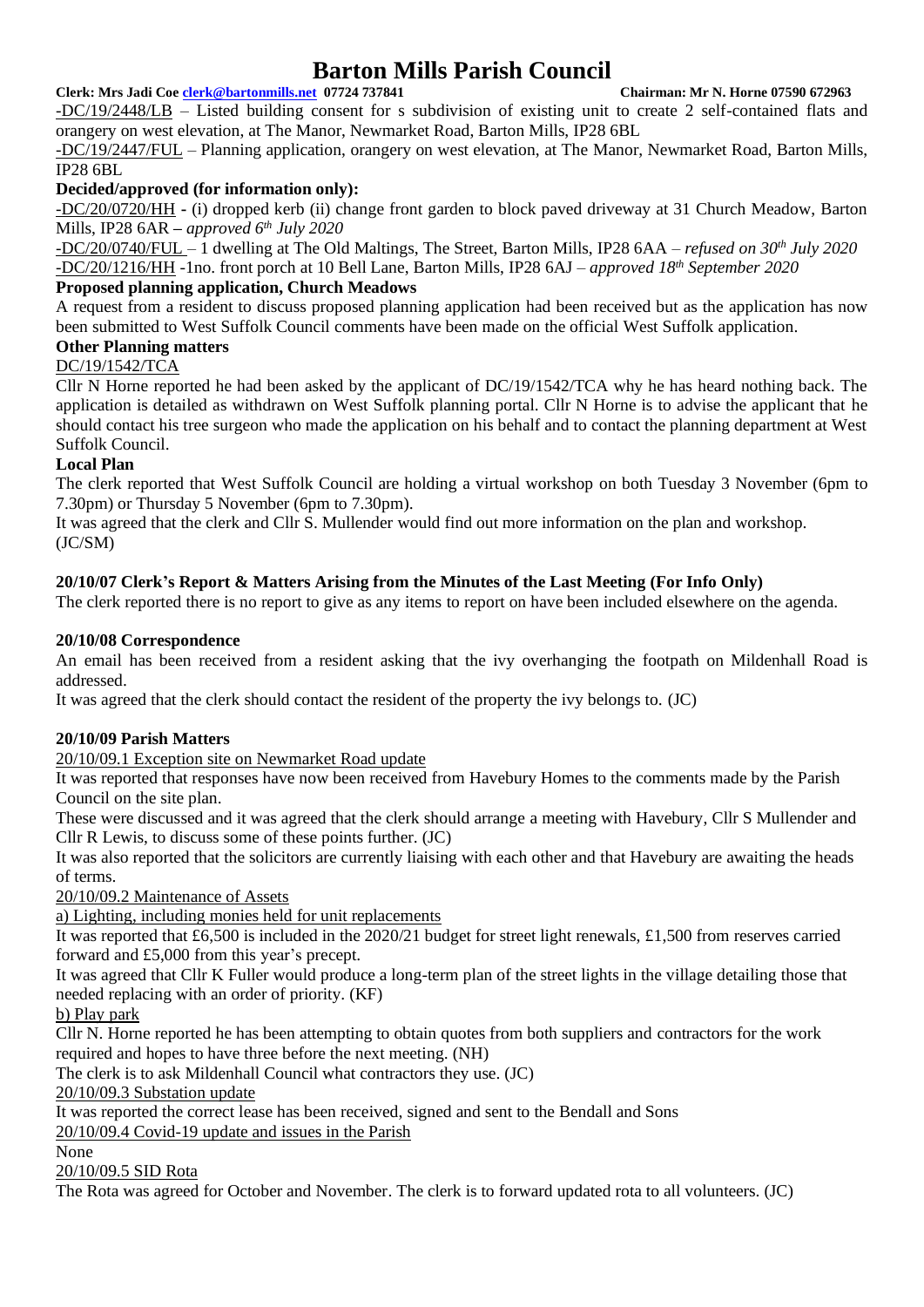**Clerk: Mrs Jadi Coe [clerk@bartonmills.net](mailto:clerk@bartonmills.net) 07724 737841 Chairman: Mr N. Horne 07590 672963**

#### 20/10/09.6 Request to tidy islands at Chestnut Close and new Barton Mills sign

Cllr N Horne reported he has spoken with the resident of Trego House whom the Parish Council believed owned the islands but he has now been informed by the resident that this land is not owned by the resident. Cllr R Lewis agreed to find out who owned this land. (RL).

The owner of Trego House also informed Cllr N Horne that he had made a monetary contribution to Suffolk County Council in exchange for kerb drops, and concrete bollards across the unused roadway near his property. 20/10/09.7 Great British Clean Up

It was reported that West Suffolk Council are lending out litter-picking equipment to small groups of up to six people, this is to avoid the risk of large groups congregating. They ask that each group should have a leader who will receive the equipment and give it to the rest of their group.

It was agreed to discuss this item agenda early next year in view to hold this in spring next year.

20/10/09.8 Request to contribute funds to repair bridge in Mildenhall

Following the request in the Barton Miller for residents' views whether the Parish Council should contribute towards costs, 13 responses have been received, 12 for contributing and one against.

Mildenhall Parish Council reported Suffolk County Council stated an estimated cost of £190,000 for the new bridge of which they asked Mildenhall Parish Council to pay 50% of. Mildenhall Parish Council felt this was to high but proposed to contribute pay 25% of the total costs capped at £50,000, this was supported by just under half of the councillors. Mildenhall Parish Council then requested that Suffolk County Council approach other local councils in the area. Suffolk County Council has since reported that the cost could be reduced 15-20% if it can be a lightweight design bridge.

West Row Parish Council have confirmed they were also approached by Suffolk County Council but will not be contributing to the cost.

It was agreed to inform Suffolk County Council that Barton Mills Parish Council support the proposal but due to this project not being included in the 2020/21 budget, funds are limited so at this present time the Parish Council could offer £1,000 towards the costs. However, depending on receiving more information there is a possibility that further funds could be included in the 2021/22 budget.

20/10/09.9 Remembrance Sunday

Cllr A Harii reported that the two Parish Council wreaths have been ordered and these are to be laid at 11:00am on Sunday 8<sup>th</sup> November. Attendees would be limited to 6 people at the Peace Garden. It was agreed that Cllr A Harji would confirm the number of attendees with the Church and seek further guidance from the Royal British Legion. (AH)

It was suggested that an alternative to residents gathering at the Peace Garden, would to be to ask residents to stand outside their homes at 11:00 to observe the two minutes silence.

It was agreed no reception would be held this year.

20/10/09.10 Sunnica

It was reported that the statutory consultation began on  $22<sup>nd</sup>$  September and will end on  $2<sup>nd</sup>$  December 2020. Information on the proposal can be found on the Sunnica website.

It was agreed to publish in the Barton Miller information on the statutory consultation. (JC)

#### 20/10/09.11 Newmarket Road Speeding issues

It was reported that the clerk contacted Freckenham Parish Council and they agreed to lend Barton Mills Parish Council their speed gun if required. Following this the clerk contacted the Police and was informed that speed gun checks were only to be carried out on roads where the speed limit is 20-30mph and all volunteers must be trained on usage. The clerk then contacted Suffolk County Council who provided some useful information and the clerk has now asked Cllr Busuttil for help with this matter.

20/10/09.12 Restructure of the River Lark

Cllr S Mullender reported that this was happening but the scheduled meeting has been postponed but it is hoped this will take place soon and he will have more information to provide to the Parish Council with the possibility of asking a representative to attend a future meeting. (SM)

20/10/09.13 Future meetings including Zoom subscription

It was confirmed the clerk has now purchased an annual subscription and is reclaiming this cost via her expenses. It was also agreed that the November meeting would be held remotely.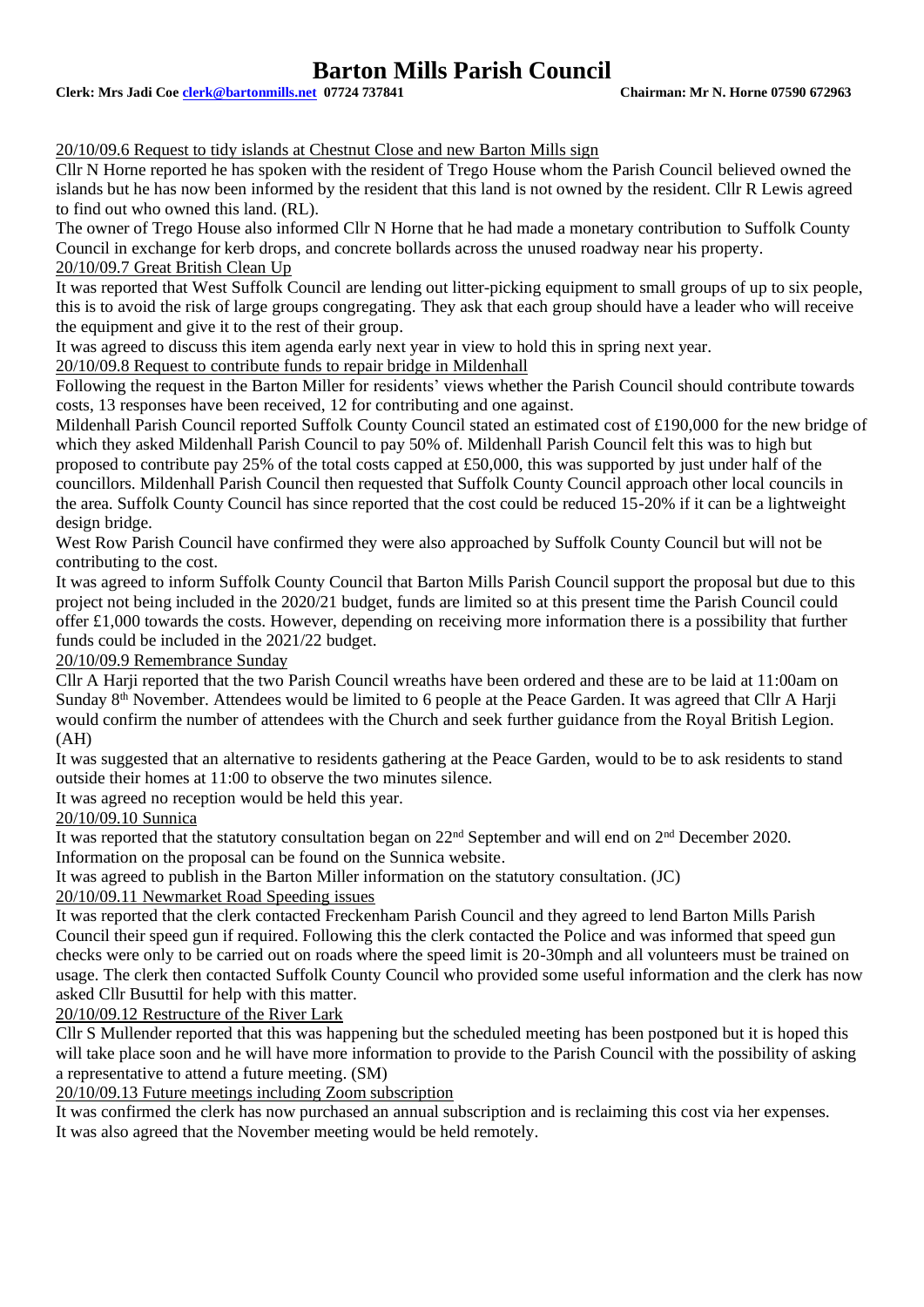#### **Clerk: Mrs Jadi Coe [clerk@bartonmills.net](mailto:clerk@bartonmills.net) 07724 737841 Chairman: Mr N. Horne 07590 672963**

20/10/09.14 Agree co-option plan

As published in the Barton Miller and on the website, the Parish Council will co-opt at the November meeting and applicants must confirm in writing that they meet the eligibility criteria and stating why they wish to join the Parish Council before 24<sup>th</sup> October.

It was agreed that the members of the Parish Council would interview applicants as in previous co-options but on Zoom before the official meeting begins.

20/10/09.15 Consider whether any amendments are required to councillor responsibilities and representatives on outside bodies

Cllr A Harji agreed to be the joint council representative of street lighting along with the current representative Cllr K Fuller.

#### **20/10/10 Finance & Policies**

20/10/10.1 Parish Council Bank Balances and Reconciliation from list of Payments and Receipts

The clerk reported at the last statement date 19<sup>th</sup> September £2,397.51 was held in the current account and £32,180.87 in the deposit account.

20/10/10.2 Six months accounts update

The clerk reported that at date the Parish Council have spent £10,732, the annual budgeted expenditure for the year is £35,670, it is expected that at  $31<sup>st</sup>$  March 2021 the council will have spent about £3,000 under budget, this takes into account expected expenditure for the next six months and reserves to carry forward to 2021/22.

There are several expense items that are predicted to be under the budget including hall hire costs, Barton Miller, gardening works and tree work.

At date the Parish Council's income is £26,463 which is over £4,000 less than the budgeted figure of £30,810. It is expected that there will be about £3,000 additional income received prior to the year end, including VAT refunds, park donations, allotment rent and money from Eastern Power Networks which is to cover substation legal costs 20/10/10.3 Approve and authorise payment of invoices

The following invoices were proposed and agreed for payment:

|               |                | 1.458.89               | 192.30     | 1.651.19     |
|---------------|----------------|------------------------|------------|--------------|
|               |                |                        |            | 26.16        |
|               |                |                        |            |              |
| RH Landscapes | Grass cutting  | 300.00                 | 60.00      | 360.00       |
| S Limmer      | Gardening      | 25.00                  | 0.00       | 25.00        |
| RH Landscapes | Grass cutting  | 400.00                 | 80.00      | 480.00       |
| <b>HMRC</b>   | PAYE and NI    | 178.00                 | 0.00       | 178.00       |
| J Coe         | Clerk expenses | 292.25                 | 52.30      | 344.55       |
| J Coe         | Salary         | 237.48                 | 0.00       | 237.48       |
| Payee         | Details        | <u>Net</u>             | <u>VAT</u> | <b>Gross</b> |
|               | Robert Lewis   | Barton Miller printing | 26.16      | 0.00         |

20/10/10.4 Agree process to pay current month invoices

It was agreed to make payment of invoices by cheques in the same way as prior months. (JC/SM/RL)

20/10/10.5 Agree clerk hourly pay rate following updated pay scales from SALC

It was reported that in February 2019 the clerk was to be put on NALC pay scale SPC 26 at a rate of £12.37 per hour. Since this was agreed the SPCs have been changed and SPC 26 is now equal to new SPC 19. It was agreed to increase the clerks SPC number to SPC 22 based on obtaining more experience in the role. The hourly rate of pay for an employee on SPC 22 is £14.02 from 1<sup>st</sup> April 2020. It was proposed and agreed to increase the clerk's hourly rate to £14.02 and that this is back dated to  $1<sup>st</sup>$  April 2020.

#### **20/10/11 Parish Councillors reports (for information only)**

Cllr K Fuller asked whether the car boot meeting is to take place and when this would be. It was agreed that the clerk would contact all representatives and arrange a remote meeting. (JC)

#### **20/10/12 Barton Miller**

Back page: Remembrance Sunday Clerk page: Bridge decision Sunnica statutory consultation Street lighting renewal plan